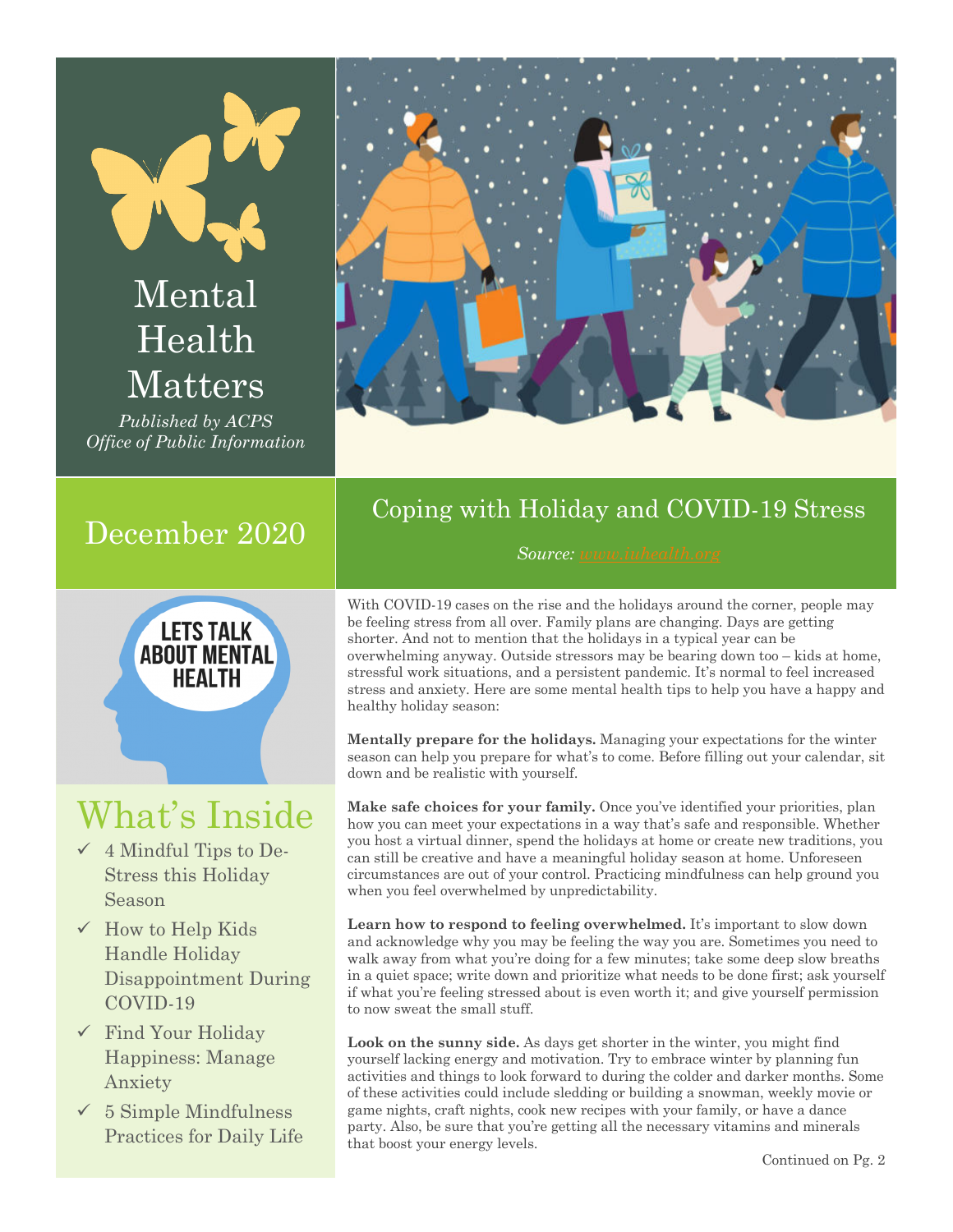#### **Mental Health Matters December 2020**

**Keep on moving.** While the winter weather can make you want to spend all your free time under a blanket, it's important to remain active. If you don't feel comfortable going to a gym or it's too cold for your favorite outdoor activities, there are plenty of ways to get active at home. But just because it's cold doesn't mean you can't go outside and bike, walk, or skate. The goal is to get at least 2.5 hours a week of physical activity.

**Take time for yourself.** While it may be disappointing that some of your traditional holiday plans have shifted this year, try to be optimistic. Take advantage of the quiet winter season to decompress and do some self-care. Reset if you feel burned out and make sure you're getting enough sleep, eating well, drinking lots of water, and staying active. Moderate alcohol or unhealthy foods to cope with stress. Organize your life and space for more clarity. Plan some realistic goals you'd like to achieve in the upcoming year. Stay productive with activities that you can enjoy to help you remain present. Be sure to check in with loved ones through phone or video chats to stay connected.

Just remember we're all living through this together and will eventually get to the other side of this pandemic. Don't beat yourself up as you try to learn how to do a virtual meeting or prepare your children for school. You're doing the best you can. We all need to try to support and lift each other up during this time.



Not feeling particularly cheery this time of year: You're not alone. Many find that the holidays bring as much stress as they do joy. But there are ways to ease through the season. Mindfulness is bringing your attention to the present moment with an element of nonjudgement and acceptance. It is noticing when we get caught up in thoughts about the past or future, and returning our attention to the present. While mindfulness can be a formal meditation practice, there are also informal ways to practice this skill. This can give us perspective and decrease stress

Here are four ways to help make your holidays brighter:

- 1. **Accept Imperfection.** Can good be good enough? Before you start preparing, acknowledge that things may not go exactly as planned. It's ok if it's not perfect. Imperfection is healthy and normal. For some of us, it might just take a little practice.
- **2. Don't Lost Sight of What Really Counts.** With long lines and nasty traffic, the holidays can get hectic. When overwhelmed by the hustle and bustle, ask yourself:
	- a. Where does this fit in the grand scheme of things?
	- b. Can I use this moment of frustration as an opportunity to reflect?
	- c. Even if this moment seems stressful, can I find a way to make it pleasant?
- 3. **Respond with Kindness.** You can't change how others act during the stresses of the holiday season, but you can change how you respond to situations. Keep in mind that the holidays are especially difficult for those who are alone. See if you can extend an act of kindness to those you know are without family and friends during this time of year. Also, if things do get tense with someone, remember to take a few deep breaths to try to shift things and give you new perspective.
- 4. **Rethink Your Resolutions.** Typical New Year's resolutions set you up for failure. If you want to better yourself in the new year, start small and be kind to yourself. Break your goal into tinier steps over the course of the year. Also, if you didn't achieve last year's resolution or stray from the path this time around, let it go, and just try to pick your goals back up without the guilt or shame.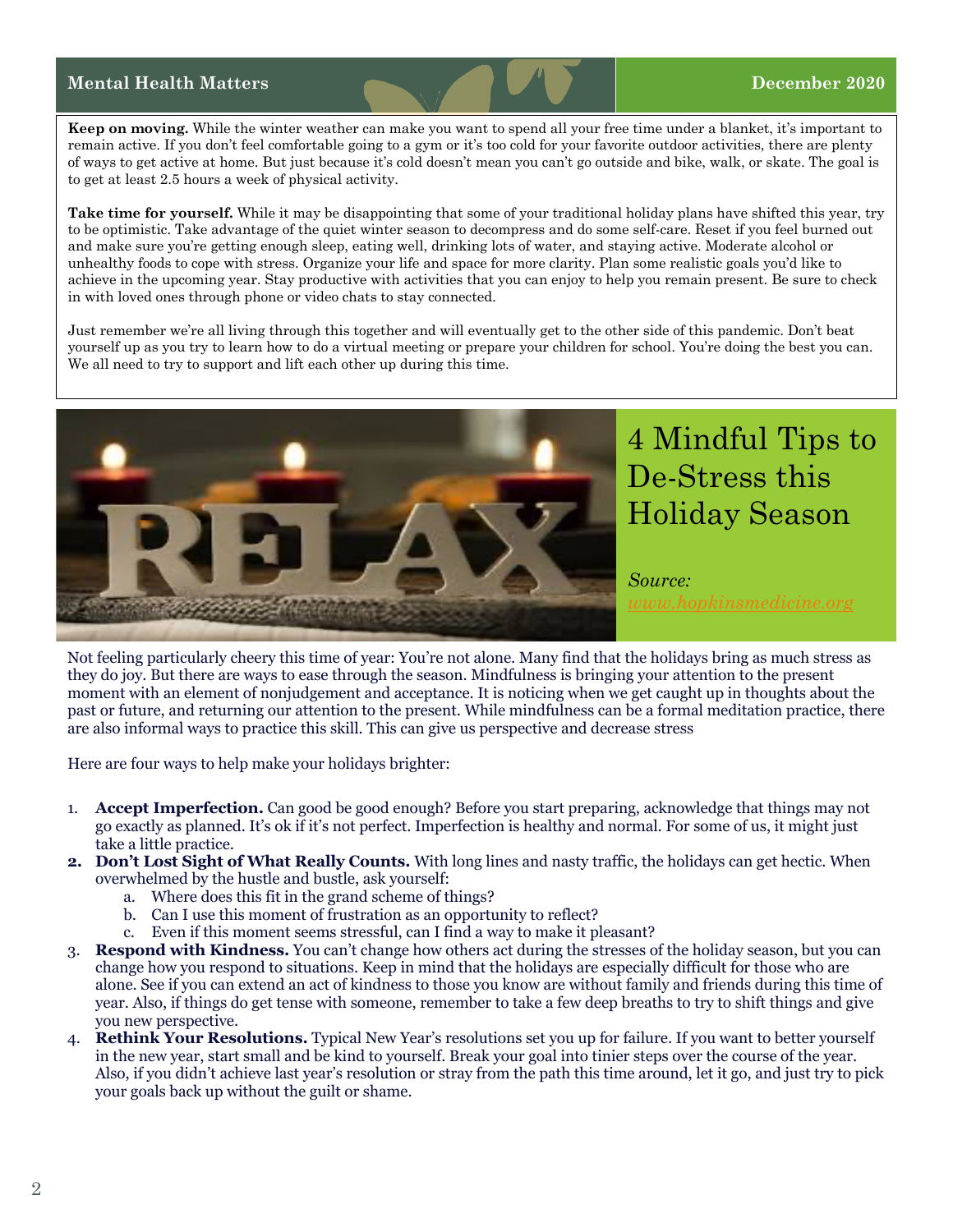#### **Mental Health Matters December 2020**



## How to Help Kids Handle Holiday Disappointment During COVID-19

*Source: www.connecticutchildrens.org*

This year has been difficult to say the least. With the holidays approaching, and the challenges and uncertainty of the coronavirus pandemic still ongoing, you may be wondering how to help your child cope with the disappointment of things being different this year.

#### Children 0-3 Years Old: Focus on quality time during the holidays, and don't worry about the details

- $\checkmark$  Children this age will not be able to recall detailed memories of holidays past and will not recall the events of this year in the future.
- $\checkmark$  It's ok to keep things very simple for children this age in terms of celebrations and explanations.
- $\checkmark$  All children benefit from having quiet-down time to feel love and attention from parents, and this is the perfect season to indulge kids with affection.

### Children 4-6 Years Old: Create new, quarantine-approved holiday traditions

- $\checkmark$  Establish traditions within your immediate family make holiday decorations, make a homemade gift, cook a special meal.
- $\checkmark$  Instead of in-person visits with friends, family, or even Santa, consider fun ways to have a video interaction, write letters, or make cards.
- $\checkmark$  Don't punish children for having a negative reaction to holiday changes this year. Tell them it's ok to feel say, disappointed, or angry.
- $\checkmark$  Find the positive and teach positive self-talk.

### Children 6-12 Years Old: Help your child cope with holiday blues, and build resilience for the future

- $\checkmark$  Validate their feelings of disappointment and sadness about changes to their holiday traditions.
- $\checkmark$  Remember that helping children overcome disappointment helps them build resiliency.
- $\checkmark$  Ask them for their ideas about how to make the holiday special.
- $\checkmark$  Teach fun relaxation strategies like yoga, slow breathing, or using the scent of a favorite treat, lotion, or candle.

#### Children 13-18 Years Old: Ask, listen, and encourage COVID-safe holiday activities

- $\checkmark$  Ask teens how they are feeling, and let them know you are there if they need to talk.
- $\checkmark$  Listen! Often, teens just want someone to listen and not solve the problem for them.
- $\checkmark$  Allow them a sense of control by giving them choices, and encourage positive activities to honor the holiday season, such as how to volunteer the socially-distanced way.